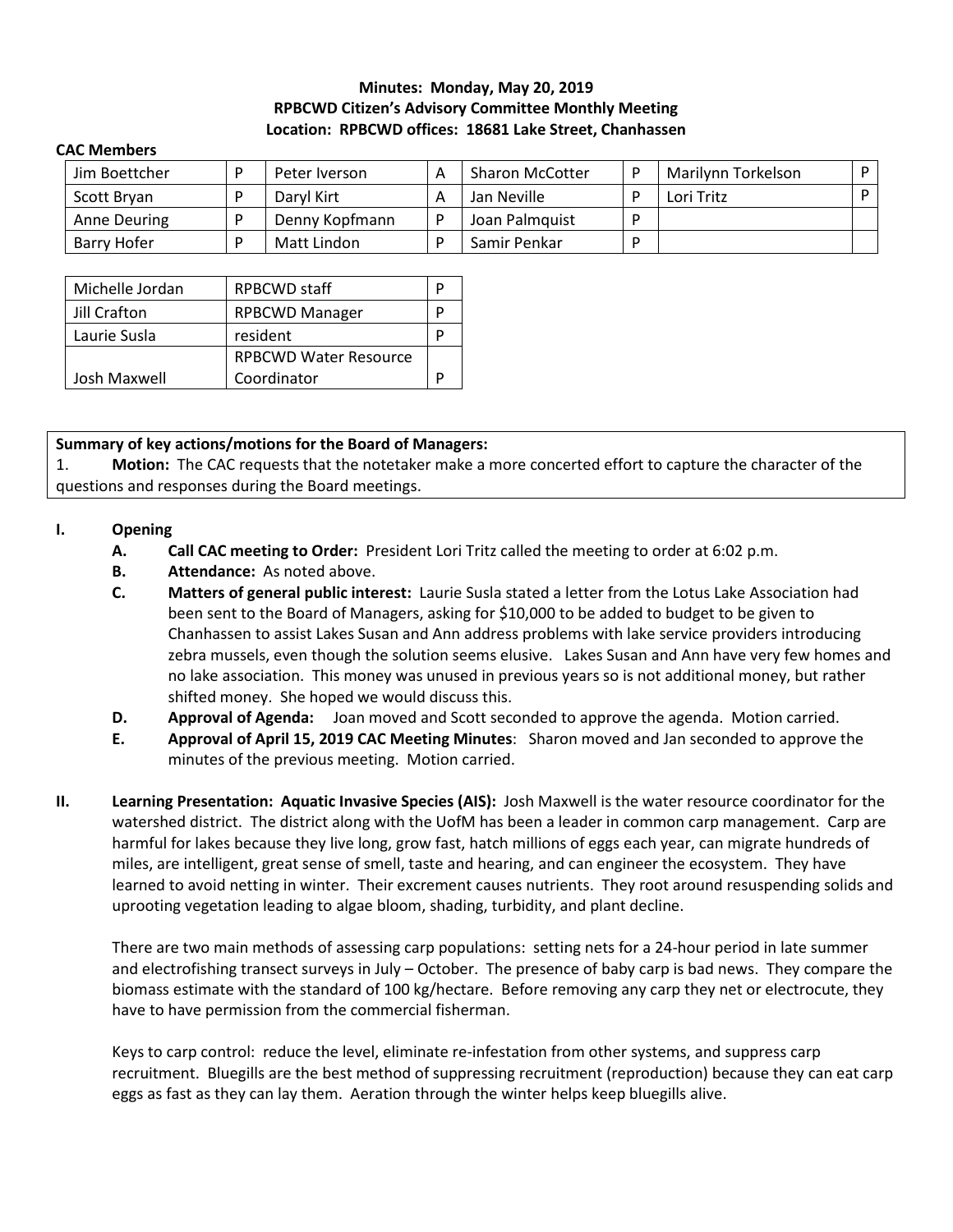Removal techniques: Winter seining through the ice (commercial fishers keep them for cat and dog food). Carp are tracked with transmitter tags. Other methods are Electrofishing and Purg Trap. The trap is not working well but they keep trying.

CAC members are invited to ride-along with Josh, especially during electro fishing starting in July.

# **III. Staff Report**

- A. Michelle reported on a couple of upcoming events.
	- 1. The wetland walk which is open to all is June 11 at 6:00 pm with Terry and Zach. Terry may demonstrate how to evaluate a wetland. We're thinking about a series of wetland classes for next year.
	- 2. A volunteer planting project at Scenic Heights on June 8, Saturday from 9:00 to 1:00 pm. Many hands make lighter work.
	- 3. A series of hands-on trainings on maintenance of native plantings on June 26 with the Timber Lakes Association. Two more trainings will follow throughout the season.
	- 4. AIS Continuing Education on the evening of July 9 geared toward adopt-a-dock volunteers. They will have tubs of native and non-native specimens.
- B. **Duck Lake Project**: Most rain barrels got picked up. We are working on a native plant maintenance guide. We are all encouraged to take pictures to help identify natives throughout the season. Michelle is doing Duck lake site visits this week.
- C. **The grant program info session** had a about a dozen people attending. Lori wondered whether we should provide a rain garden design class. Michelle felt we were maxed out for programming this year.

## **IV. Committee Discussion**

**A. Board Meeting – May 1, 2019**: Lori reported the annual auditors report was a big part of meeting. There was also much discussion and requests from lake associations on AIS.

Residents of Lotus Lake are concerned about shoreline damage caused by wakeboarding. Lori felt the needs of the lake was not being given first priority over the wakeboarders. Denny suggested that the staff keep in mind that more shoreline damage is caused by ice than wakeboarding.

Joan stated the minutes do not adequately cover the Board meetings. Joan moved that the notetaker make a more concerted effort to capture the character of the questions and responses during the Board meeting. Lori seconded. Motion carried.

- **B. St. Hubert School Project:** St. Hubert School project is a palette of water quality best practices being proposed to be added to the 10-year plan. St. Hubert is a private school located on a private road. Because it is not highly visible or accessible to the public (compare to Scenic Heights) it received a lower score. Lori wondered if the scoring system should be altered to increase the value of projects that involve schools due to the education value and captive audience. Michelle agreed with the intent but felt it would be a huge ordeal to update 10-year plan. All the projects in the plan would have to be rescored and it wouldn't significantly affect the score of the St. Hubert project. There were other reasons St. Hubert didn't score high, but it still didn't inhibit it from reaching the threshold. Lori said we are at the beginning of the 10-year plan and now would be the time for an amendment rather than let it dog us for 10 years. Michelle is not sure whether St. Hubert is a major or minor plan amendment. If minor could we just do it. Michelle will talk with Claire to see if it would be a major or minor plan amendment.
- C. **Water Summit Summary:** Barry, and Joan put together excellent notes from the Freshwater Summit with good references for us to check out (attached). Jan said the program was well done with very impressive projects. Barry came away feeling better about what's going well instead of always hearing about insolvable problems.
- D. **AIS Response:** Matt said they are still gathering info on each of the lakes. Many of the goals of the Lakes and Streams subcommittee charter are staff functions, so the subcommittee will reevaluate the